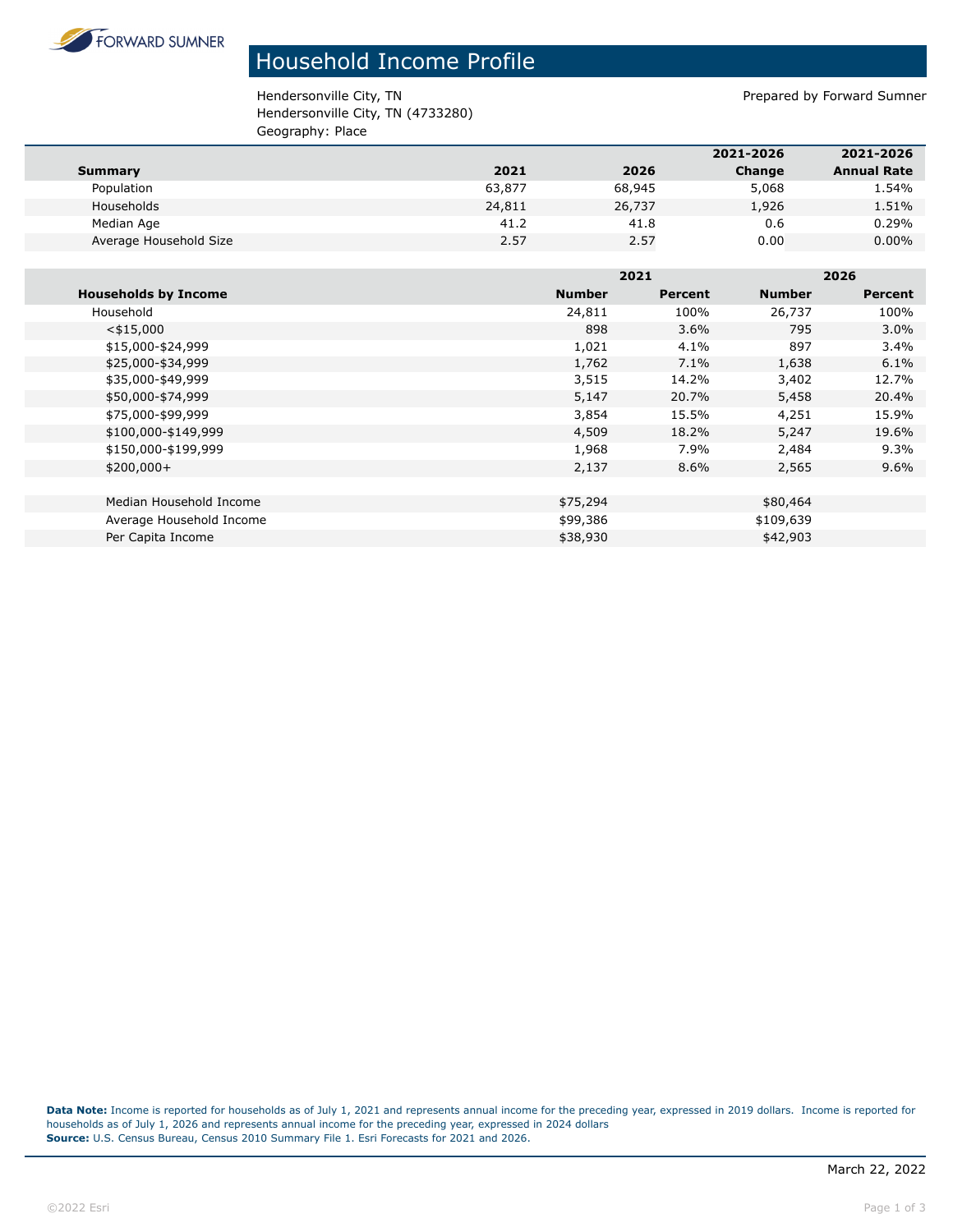**FORWARD SUMNER** 

## Household Income Profile

Hendersonville City, TN entitled by Forward Sumner Hendersonville City, TN (4733280) Geography: Place

| 2021 Households by Income and Age of Householder |                |           |           |           |           |          |          |
|--------------------------------------------------|----------------|-----------|-----------|-----------|-----------|----------|----------|
|                                                  | $25$           | $25 - 34$ | $35 - 44$ | $45 - 54$ | $55 - 64$ | 65-74    | $75+$    |
| HH Income Base                                   | 781            | 3,427     | 4,092     | 4,755     | 4,714     | 3,977    | 3,062    |
|                                                  |                |           |           |           |           |          |          |
| $<$ \$15,000                                     | 62             | 118       | 109       | 96        | 181       | 133      | 198      |
| \$15,000-\$24,999                                | 41             | 105       | 101       | 123       | 194       | 211      | 245      |
| \$25,000-\$34,999                                | 106            | 253       | 176       | 168       | 243       | 355      | 460      |
| \$35,000-\$49,999                                | 214            | 674       | 439       | 457       | 487       | 549      | 694      |
| \$50,000-\$74,999                                | 213            | 741       | 788       | 813       | 912       | 951      | 728      |
| \$75,000-\$99,999                                | 92             | 631       | 730       | 731       | 747       | 636      | 289      |
| \$100,000-\$149,999                              | 45             | 603       | 935       | 1,150     | 913       | 599      | 264      |
| \$150,000-\$199,999                              | $\overline{7}$ | 179       | 442       | 662       | 413       | 191      | 75       |
| \$200,000+                                       | $\mathbf{1}$   | 123       | 372       | 555       | 624       | 352      | 109      |
|                                                  |                |           |           |           |           |          |          |
| Median HH Income                                 | \$46,800       | \$67,011  | \$87,866  | \$99,528  | \$84,523  | \$67,464 | \$48,014 |
| Average HH Income                                | \$53,243       | \$82,192  | \$109,540 | \$120,744 | \$115,083 | \$94,458 | \$65,999 |
| <b>Percent Distribution</b>                      |                |           |           |           |           |          |          |
|                                                  | $25$           | $25 - 34$ | $35 - 44$ | $45 - 54$ | $55 - 64$ | 65-74    | $75+$    |
| <b>HH Income Base</b>                            | 100%           | 100%      | 100%      | 100%      | 100%      | 100%     | 100%     |
|                                                  |                |           |           |           |           |          |          |
| $<$ \$15,000                                     | 7.9%           | 3.4%      | 2.7%      | 2.0%      | 3.8%      | 3.3%     | 6.5%     |
| \$15,000-\$24,999                                | 5.2%           | 3.1%      | 2.5%      | 2.6%      | 4.1%      | 5.3%     | 8.0%     |
| \$25,000-\$34,999                                | 13.6%          | 7.4%      | 4.3%      | 3.5%      | 5.2%      | 8.9%     | 15.0%    |
| \$35,000-\$49,999                                | 27.4%          | 19.7%     | 10.7%     | 9.6%      | 10.3%     | 13.8%    | 22.7%    |
| \$50,000-\$74,999                                | 27.3%          | 21.6%     | 19.3%     | 17.1%     | 19.3%     | 23.9%    | 23.8%    |
| \$75,000-\$99,999                                | 11.8%          | 18.4%     | 17.8%     | 15.4%     | 15.8%     | 16.0%    | 9.4%     |
| \$100,000-\$149,999                              | 5.8%           | 17.6%     | 22.8%     | 24.2%     | 19.4%     | 15.1%    | 8.6%     |
| \$150,000-\$199,999                              | 0.9%           | 5.2%      | 10.8%     | 13.9%     | 8.8%      | 4.8%     | 2.4%     |
| \$200,000+                                       | 0.1%           | 3.6%      | 9.1%      | 11.7%     | 13.2%     | 8.9%     | 3.6%     |

**Data Note:** Income is reported for households as of July 1, 2021 and represents annual income for the preceding year, expressed in 2019 dollars. Income is reported for households as of July 1, 2026 and represents annual income for the preceding year, expressed in 2024 dollars **Source:** U.S. Census Bureau, Census 2010 Summary File 1. Esri Forecasts for 2021 and 2026.